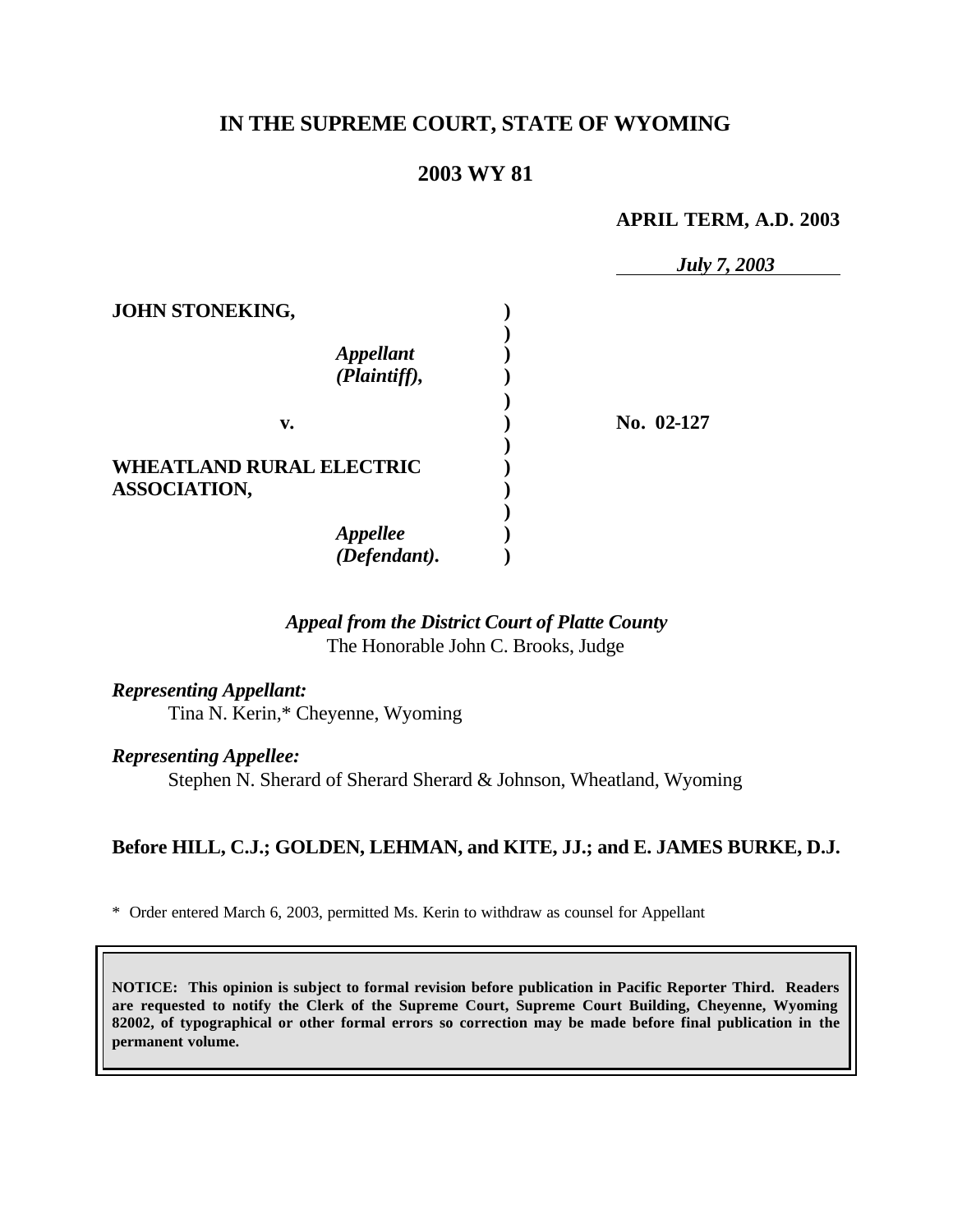## KITE, Justice.

[¶1] John Stoneking filed three *pro se* actions against Wheatland Rural Electric Association (WREA) and individual WREA employees in the justice court for Platte County. All three actions were based on a disruption of the electrical service in January and February of 1998 to the home in which Mr. Stoneking was living. Ultimately, Mr. Stoneking hired counsel and filed this action in the district court. The district court granted summary judgment finding Mr. Stoneking's action was precluded by the doctrine of *res judicata*. We affirm.

## **ISSUES**

[¶2] Mr. Stoneking frames two issues:

I. Whether the trial court erred in dismissing Appellant's first amended complaint, based upon *res judicata*?

II. Whether Appellant was denied due process of law by the trial court's dismissal of his first amended complaint?

## **FACTS**

[¶3] In January of 1998, Mr. Stoneking was living with his girlfriend who was renting a house in Wheatland from Clora Harris. In what was apparently a landlord-tenant dispute, Ms. Harris disconnected the electrical meter and interrupted the electrical service to the property on or about January 27, 1998, and for some time in February 1998 as well. Mr. Stoneking had the electrical service put in his name, and the power was restored. Ms. Harris again disconnected the meter and padlocked the electric box. When Mr. Stoneking asked WREA to remove the padlock by cutting it off the box, it declined. Mr. Stoneking claimed the interruption of the electrical service caused food kept in a freezer to spoil, certain other expenses, and mental suffering. He also claimed WREA should have prosecuted Ms. Harris for her interference with his electrical service.

[¶4] On May 5, 1998, Mr. Stoneking filed his first *pro se* action in the justice court against WREA and Chuck Witte, a WREA employee, alleging damages of \$1,834 caused by violation of Wyo. Stat. Ann. §§ 37-12-202, 37-12-208, 37-12-401, and 37-12-402 (LexisNexis 2003).<sup>1</sup> On June 3, 1998, the court granted WREA's and Mr. Witte's motions to

<sup>&</sup>lt;sup>1</sup> These statutes are entitled as follows:  $\S 37-12-202$  – "Public utility personnel violating or aiding or abetting in violations"; § 37-12-208 – "Utility liable for loss or damage"; § 37-12-401 – "Definitions" under Article 4 entitled "Civil Remedies for Wrongful Use of Utility Facilities"; and § 37-12-402 – "Civil action allowed."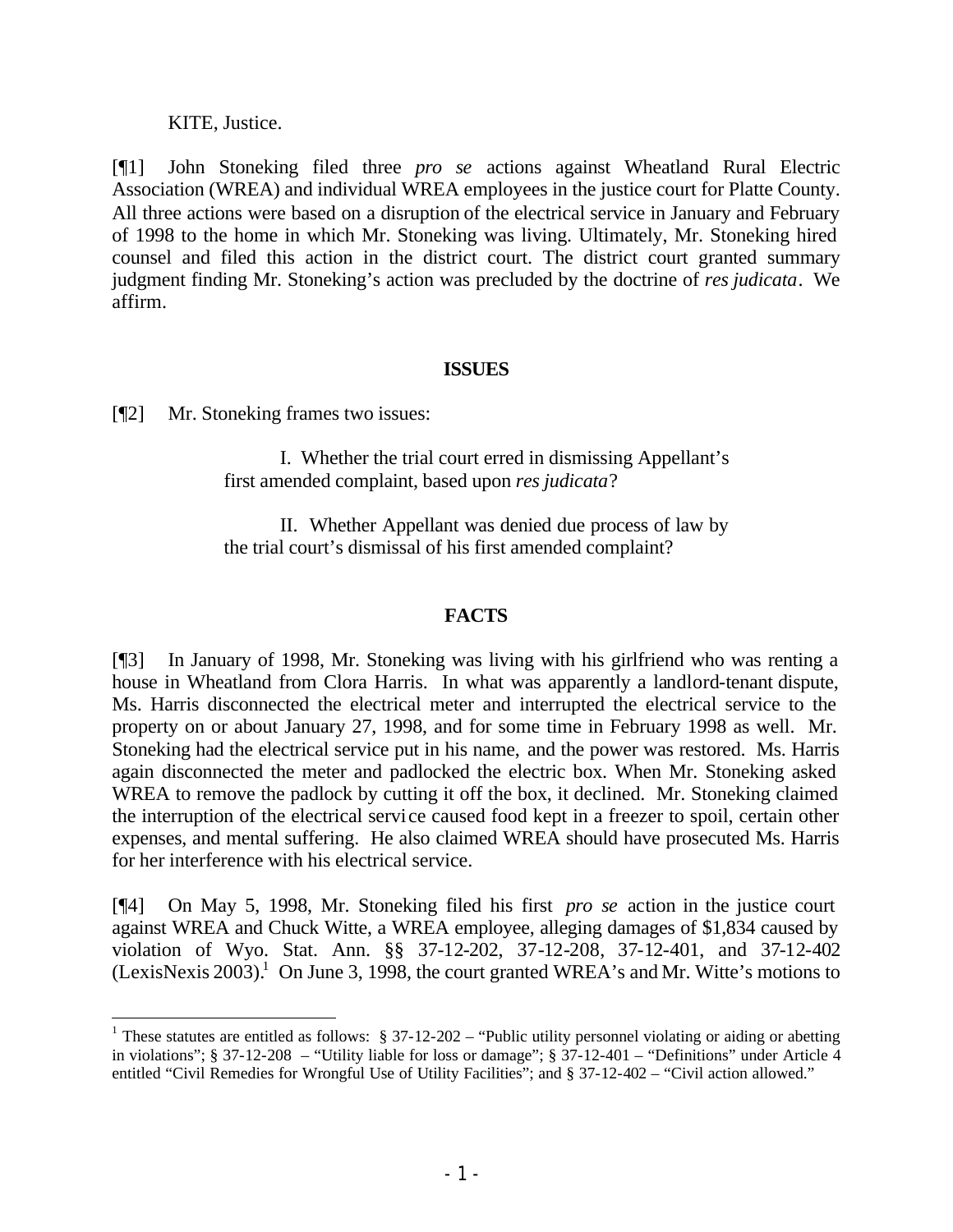dismiss with prejudice finding it had no jurisdiction, the complaint lacked properly stated allegations, and the statutes were inapplicable. No appeal of this dismissal was filed.

[¶5] Almost immediately thereafter, Mr. Stoneking filed a second action *pro se* against "President of W.R.E.A. William J. Stafford," again alleging damages in the amount of \$1,834 caused by: (1) "Breach of Contract"; (2) "going on up to 3.5 days without electricity in Jan 1998 and Feb 1998"; and (3) "no one would do anything to help till I got a third party involved." This case was dismissed without prejudice on or about July 8, 1998, pursuant to Mr. Stoneking's request.

[¶6] Mr. Stoneking filed a third action *pro se* in November of 1999 against Chuck Witte, "Manager for WREA," alleging WREA stole Mr. Stoneking's connection box breakers and caused him \$450 in damages. A hearing was held on December 14, 1999, at which testimony and exhibits were received. The record contains no transcript or recording of this proceeding. The justice court issued a decision letter on December 15, 1999, finding: (1) Mr. Stoneking and his girlfriend signed an instrument on April 2, 1998, indicating they did not intend to take legal action against WREA; (2) on April 12, 1999, Mr. Stoneking asked WREA to remove the meter box; (3) Mr. Stoneking signed an agreement prepared by WREA acknowledging he would be responsible for the cost of the work to remove the box; (4) Mr. Stoneking hired Jack's Electric & Plumbing to perform the work for which he was charged \$450; (5) WREA owned the equipment, not Mr. Stoneking, and could not have stolen its own property. The justice court dismissed Mr. Stoneking's complaint for failure to state a claim upon which relief could be granted. Similarly, the justice court dismissed WREA's counterclaim which purportedly was filed because Mr. Stoneking "was a pain and was causing them a lot of extra work." The record does not reflect any order beyond the justice court's decision letter.

[¶7] Mr. Stoneking filed an appeal in district court which was dismissed because he failed to submit a brief as required by W.R.A.P. 7.06(a) and the "Complaint" filed as a notice of appeal attempted to reargue the facts and did not provide a statement of cogent reasons why, as a matter of law, the case should be reversed. Mr. Stoneking did not appeal from the dismissal.

[¶8] A fourth action, the subject of this appeal, was filed in the district court by counsel on behalf of Mr. Stoneking on February 2, 2000, naming only WREA as a defendant. This action alleged WREA negligently, willfully, and wantonly failed and refused to promptly restore utility service in January and February of 1998 in violation of the National Electrical Code and Wyo. Stat. Ann.  $\S$  37-12-212 (LexisNexis 2003)<sup>2</sup> and refused to prosecute Ms.

 $\frac{1}{2}$  Section 37-12-212 provides:

Every public utility, all officers and agents of any public utility, and every person shall obey, observe and comply with every provision of this act and with every order made by the commission under authority of this act and duly served in accordance with its provisions so long as the same shall be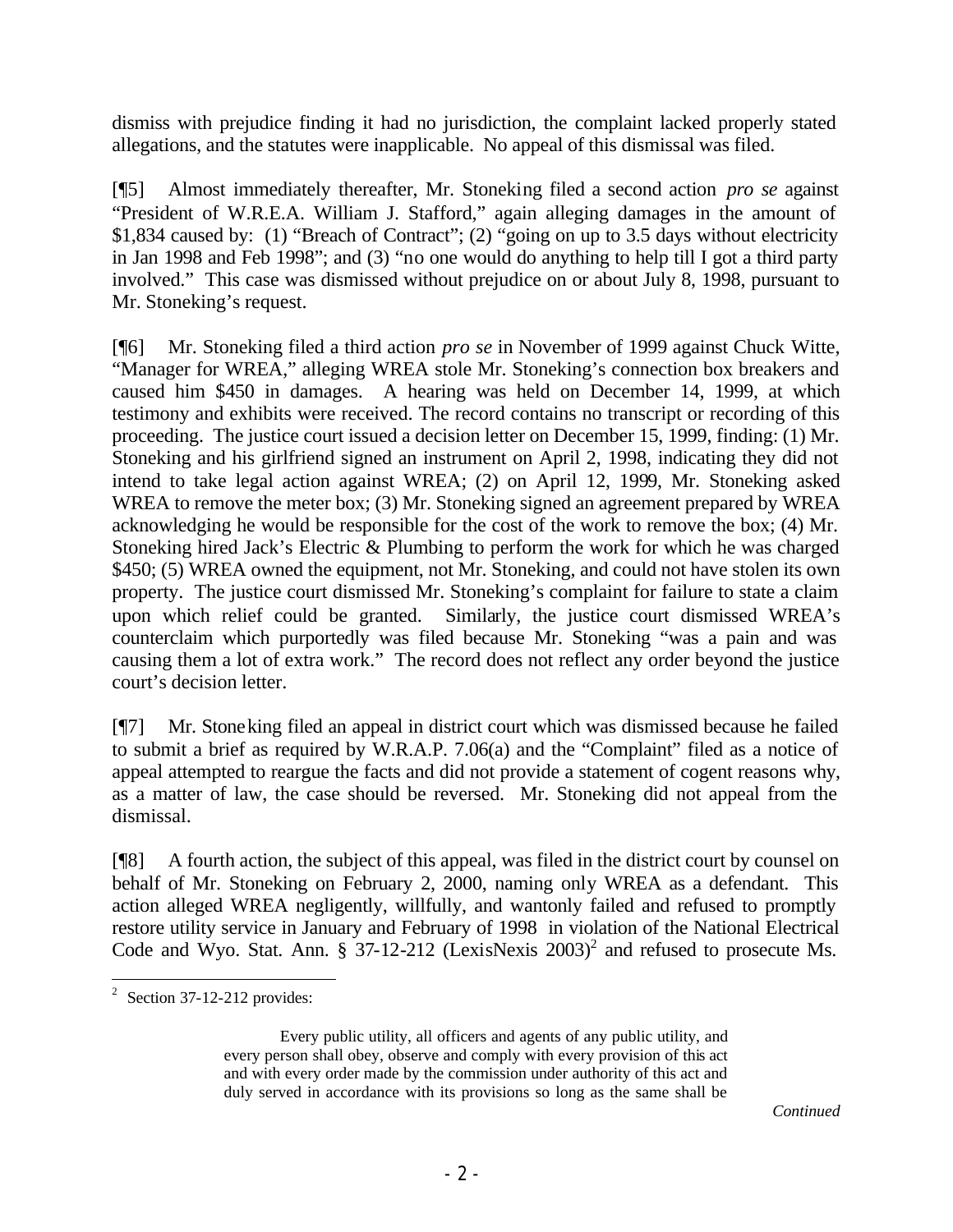Harris pursuant to Wyo. Stat. Ann. § 37-12-117 (LexisNexis 2003).<sup>3</sup> An amended complaint added breach of contract and fraud claims. WREA filed a motion to dismiss contending this fourth lawsuit was precluded by the doctrine of *res judicata* or, alternatively, collateral estoppel. After a hearing held on February 28, 2002, the district court issued a four-page decision letter which converted the WREA motion into a motion for summary judgment and granted the same on the basis that the action was precluded by the doctrine of *res judicata*. This appeal followed.<sup>4</sup>

#### **STANDARD OF REVIEW**

[¶9] When reviewing a grant of summary judgment, we utilize our oft-repeated standard of review. We determine whether a genuine issue of material fact exists and the prevailing party is entitled to have a judgment as a matter of law. *Slavens v. Board of County* 

> and remain in force. Any public utility or its officers or agents, and any other persons, who shall knowingly and willfully violate any of the provisions of this act is punishable as a misdemeanor or felony, or who fails, omits or neglects to obey, observe or comply with any order or any direction or requirement of the commission, shall (in addition to liability to the party aggrieved for all damages sustained by reason of such violation) forfeit to the state not to exceed the sum of one thousand dollars (\$1,000.00) for each and every violation, or in case of a violation which is punishable as a misdemeanor or felony, not to exceed the maximum sum fixed as a fine therefor, which shall be recovered in an action at law to the use of the state upon the complaint of the commission appearing by its attorney or the attorney general; but no such action shall be maintained unless brought within two (2) years after the date of such violation; nor shall such an action be maintained in the case of a person who has already been convicted for the same violation of this act, and recovery by civil action brought in accordance with this section shall not be a bar to any criminal prosecution for the same violation of this act.

 $3$  Section 37-12-117 provides:

 $\frac{1}{2}$  , and the set of the set of the set of the set of the set of the set of the set of the set of the set of the set of the set of the set of the set of the set of the set of the set of the set of the set of the set

Any person who willfully injures, alters or by any instrument, device or contrivance in any manner interferes with or obstructs the action or operation of any meter for measuring electricity or the amount or quantity of electricity passing through it without the knowledge and consent of the person or corporation owning said meter, shall be deemed guilty of a misdemeanor and punished as provided in section 4 hereof [§ 37-12-118].

<sup>4</sup> We decline to review or consider a Public Service Commission consumer complaint raised in the pleadings as yet another of the multiplicity of actions filed by Mr. Stoneking. That action, which was dismissed, was pursued in an administrative forum and did not address claims of damage related to negligence, breach of contract, or fraud. Likewise, we decline to review a complaint filed by counsel on behalf of Mr. Stoneking in the First Judicial District Court which was dismissed on the basis of *forum non conveniens* as the court declined to exercise jurisdiction and no decision on the merits was rendered.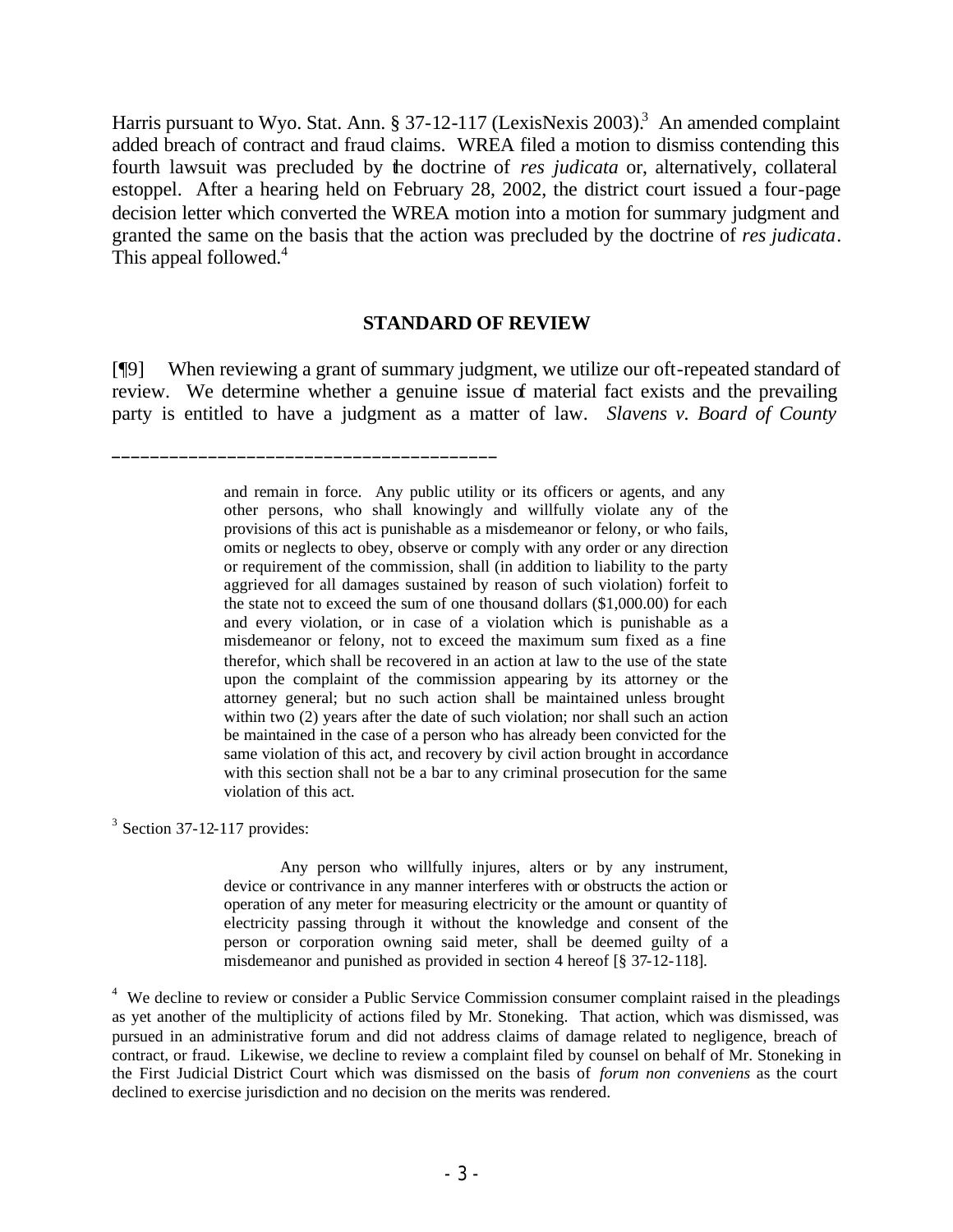*Commissioners for Uinta County*, 854 P.2d 683, 685 (Wyo. 1993); *Davidson v. Sherman*, 848 P.2d 1341, 1343 (Wyo. 1993); W.R.C.P. 56(c). When there is no contention that a genuine issue of material fact exists, our concern is strictly with the application of the law. *Goglio v. Star Valley Ranch Association*, 2002 WY 94, ¶12, 48 P.3d 1072, ¶12 (Wyo. 2002). "We review a grant of summary judgment deciding a question of law *de novo* and afford no deference to the district court's ruling." *Id.; see also Hirschfield v. Board of County Commissioners of the County of Teton*, 944 P.2d 1139, 1141 (Wyo. 1997).

## **DISCUSSION**

[¶10] The district court thoroughly analyzed the application of the doctrine of *res judicata* to the circumstances of the actions filed by Mr. Stoneking and determined the justice court order issued in the third action precluded the fourth action filed in the district court. Relying on this Court's opinion in *Swasso v. State ex rel. Wyoming Worker's Compensation Division*, 751 P.2d 887 (Wyo. 1988), the district court considered the four factors necessary to invoke the doctrine of *res judicata*. We agree the correct test was applied.

> *Res judicata* bars the relitigation of previously litigated claims or causes of action. Four factors are examined to determine whether the doctrine of *res judicata* applies: (1) identity in parties; (2) identity in subject matter; (3) the issues are the same and relate to the subject matter; and (4) the capacities of the persons are identical in reference to both the subject matter and the issues between them.

*Eklund v. PRI Environmental, Inc.*, 2001 WY 55, ¶15, 25 P.3d 511, ¶15 (Wyo. 2001) (citation omitted).

[¶11] The district court found:

The parties in fact need not be identical but rather in privy with the original parties. *Roush v. Roush*, 889 P.2[]d 841 (Wyo. 1979). Clearly WREA is in privy with its president and its manager. Nevertheless, in the 9911-0009 suit, WREA did appear as a counter-claim party. Thus, the first requirement of the *Swasso* case was met.

It is further clear that the subject matter of the suits was the same. That was essentially admitted to by [Mr. Stoneking] in his deposition and his counsel at argument. Furthermore, CV-9911-0009, through its incorporation of CV-9806-0009, indicate[s] that the subject matter was indeed the same.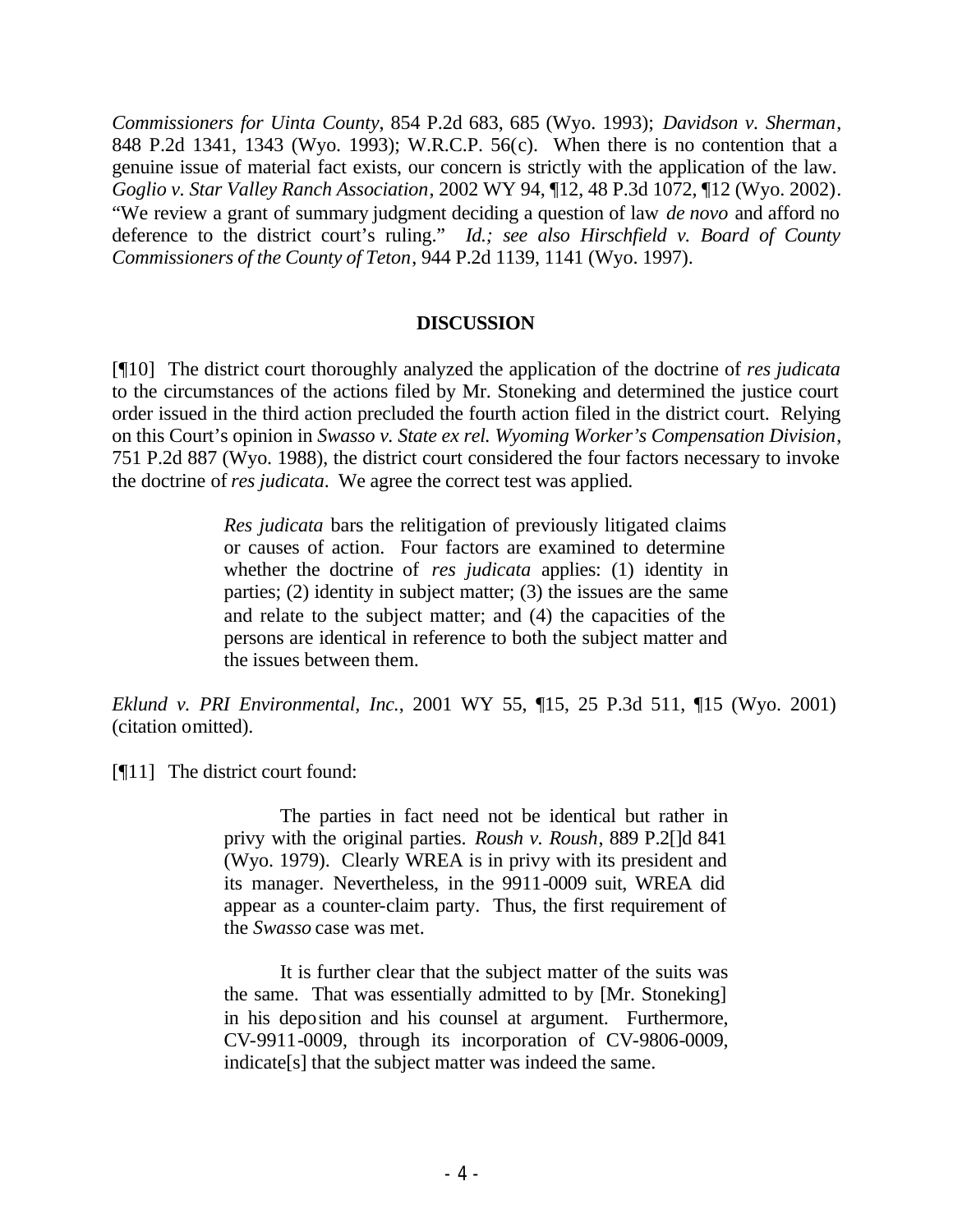For the same reason, the issues were the same and therefore the third requirement of the *Swasso* case was met.

Finally, there is no question but the capacities of the parties were identical in relationship to the subject matter and the issues between them.

. . . .

In the [third justice court action–CV-9911-0009] tried before Judge Connolly, [Mr. Stoneking] was clearly afforded the opportunity and should have litigated all issues arising under the factual circumstances pertaining to WREA that have given rise to this dispute. . . .

. . . . This Court finds that the verdict in that case against Mr. Stoneking is *res judicata*.

This Court also notes that [Mr. Stoneking's] claim for fraud should have been brought in the earlier suit, but that it is so non-specific in this matter, it should nevertheless be dismissed for that reason alone.

We agree with the district court's reasoning and conclude it properly applied the principles of the doctrine of *res judicata* in dismissing Mr. Stoneking's claims. The multiple suits should have been brought at one time in the proper judicial forum and should have raised all issues related to the incident.

> In addition to precluding issues previously raised and litigated from being the subject of later challenges, the doctrine precludes issues that could have been raised in the first action. *Cermak v. Great West Casualty Company*, 2 P.3d 1047, 1054 (Wyo. 2000). We have explicitly stated that claim preclusion has "the effect of foreclosing any litigation of matters that never have been litigated because of a determination that they should have been advanced in an earlier suit." *Id.* at 1053. A full and fair opportunity to litigate an issue is all that is required for the doctrine to apply. *Bender v. Uinta County Assessor*, 14 P.3d 906, 910 (Wyo. 2000); *Wilkinson v. State ex rel. Wyoming Workers' Safety and Compensation Division*, 991 P.2d 1228, 1234 (Wyo. 1999).

*Wyodak Resources Development Corporation v. Wyoming Department of Revenue*, 2002 WY 181, ¶12, 60 P.3d 129, ¶12 (Wyo. 2002). The doctrine of *res judicata* furthers society's interest in having disputes conclusively resolved in a single action and minimizing the